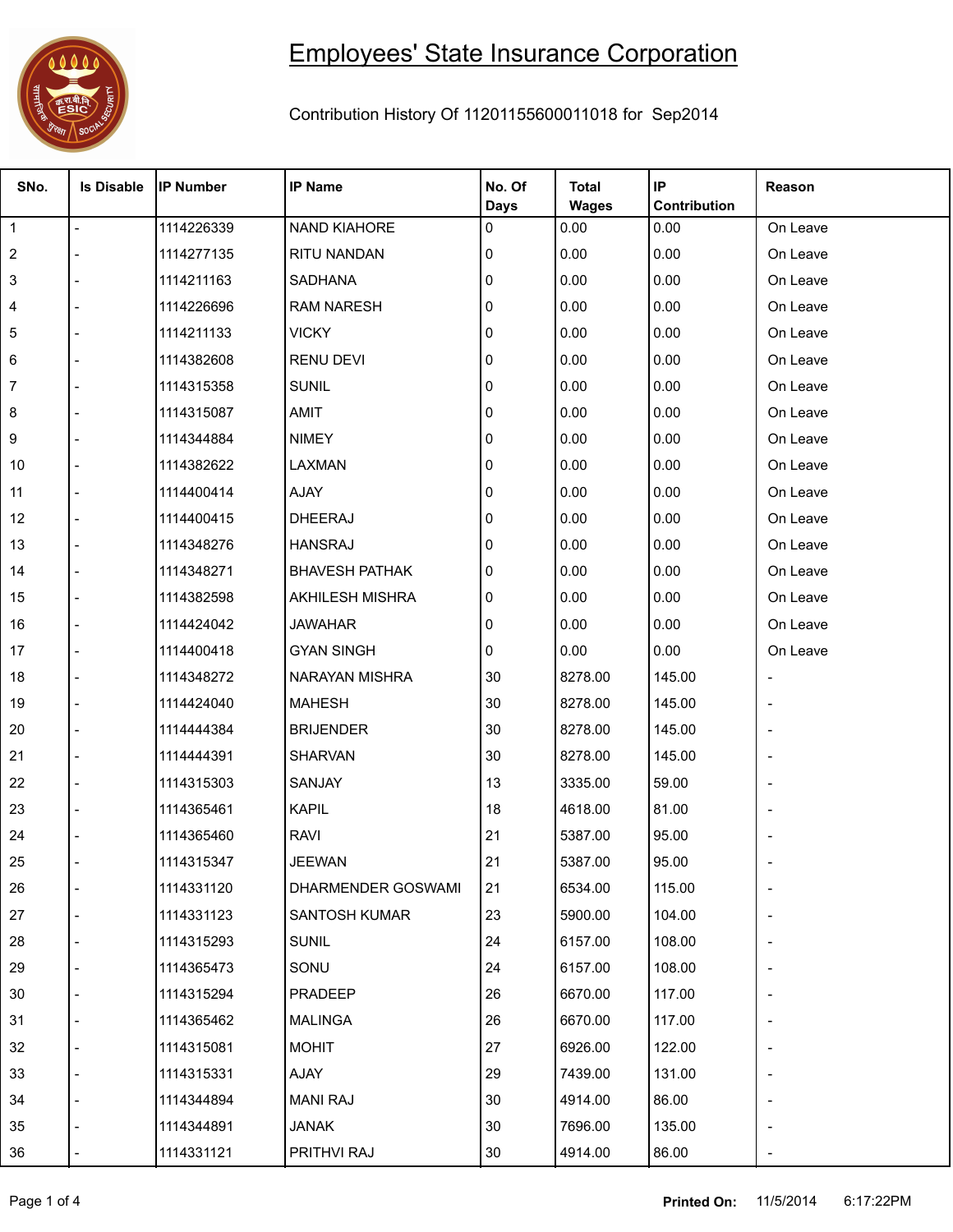| SNo. | <b>Is Disable</b>        | <b>IP Number</b> | <b>IP Name</b>       | No. Of         | <b>Total</b> | IP           | Reason         |
|------|--------------------------|------------------|----------------------|----------------|--------------|--------------|----------------|
|      |                          |                  |                      | <b>Days</b>    | <b>Wages</b> | Contribution |                |
| 37   | $\overline{\phantom{a}}$ | 1114382626       | SUKHBIR SINGH        | 30             | 7696.00      | 135.00       | $\blacksquare$ |
| 38   |                          | 1114365463       | LALIT                | $30\,$         | 7696.00      | 135.00       |                |
| 39   |                          | 1114365469       | <b>MAHENDER</b>      | 30             | 8979.00      | 158.00       |                |
| 40   |                          | 1114382624       | <b>SIKANDER</b>      | $30\,$         | 9748.00      | 171.00       |                |
| 41   |                          | 1114424050       | <b>RAMVEER</b>       | 19             | 4874.00      | 86.00        |                |
| 42   |                          | 1114424049       | <b>SHYAM</b>         | 25             | 6413.00      | 113.00       |                |
| 43   |                          | 1114424053       | <b>ANIL KUMAR</b>    | 26             | 6670.00      | 117.00       |                |
| 44   |                          | 1114382619       | ANKUSH BIRLA         | $\overline{7}$ | 2139.00      | 38.00        |                |
| 45   |                          | 1114226424       | <b>BHAGWAN DAS</b>   | 15             | 4420.00      | 78.00        |                |
| 46   |                          | 1114348262       | LALLU                | 17             | 4847.00      | 85.00        |                |
| 47   |                          | 1114211996       | <b>DEVRAJ</b>        | 17             | 4990.00      | 88.00        |                |
| 48   |                          | 1114400419       | PARDEEP              | 18             | 5132.00      | 90.00        |                |
| 49   |                          | 1114226236       | <b>SUBHASH</b>       | 20             | 5845.00      | 103.00       |                |
| 50   |                          | 1114226233       | <b>YOGESH</b>        | 21             | 5988.00      | 105.00       |                |
| 51   |                          | 1114211627       | DEEPAK KUMAR         | 21             | 6130.00      | 108.00       |                |
| 52   |                          | 1114226556       | <b>BRIJNESH</b>      | 22             | 6273.00      | 110.00       |                |
| 53   |                          | 1114348248       | <b>GOURAV</b>        | 23             | 6558.00      | 115.00       |                |
| 54   |                          | 1114348256       | RAJU KUMAR           | 23             | 6558.00      | 115.00       |                |
| 55   |                          | 1114226715       | <b>SUNIL KUMAR</b>   | 23             | 6701.00      | 118.00       |                |
| 56   |                          | 1114365481       | SANJAY KUMAR         | 23             | 6701.00      | 118.00       |                |
| 57   |                          | 1114211187       | <b>RAJESH</b>        | 25             | 7128.00      | 125.00       |                |
| 58   |                          | 1114444386       | <b>JAIPRAKASH</b>    | 25             | 7128.00      | 125.00       |                |
| 59   |                          | 1114444390       | RAMCHANDER PASWAN    | 26             | 7413.00      | 130.00       |                |
| 60   |                          | 1114211841       | <b>JANU PANTHI</b>   | 26             | 7556.00      | 133.00       |                |
| 61   |                          | 1114444392       | <b>SHARDA</b>        | 27             | 7699.00      | 135.00       |                |
| 62   |                          | 1114211361       | <b>PAWAN</b>         | 27             | 7841.00      | 138.00       |                |
| 63   |                          | 1114211308       | <b>GHANSHYAM</b>     | 28             | 7984.00      | 140.00       |                |
| 64   |                          | 1114382599       | AJAY KUMAR           | 28             | 7984.00      | 140.00       |                |
| 65   |                          | 1114424032       | <b>DEEPAK</b>        | 28             | 7984.00      | 140.00       |                |
| 66   |                          | 1114211624       | <b>RESHAM</b>        | 28             | 8126.00      | 143.00       |                |
| 67   |                          | 1114348231       | RAHUL MATHUR         | 29             | 8269.00      | 145.00       |                |
| 68   |                          | 1114211321       | RAKESH RAI           | 29             | 8269.00      | 145.00       |                |
| 69   |                          | 1114211976       | PAWAN                | 29             | 9837.00      | 173.00       |                |
| 70   |                          | 1114226223       | <b>SURESH</b>        | 29             | 8269.00      | 145.00       |                |
| 71   |                          | 1114365479       | <b>GAURAV MANDAL</b> | 29             | 8411.00      | 148.00       |                |
| 72   |                          | 1114348147       | SANDEEP SINGH        | 30             | 11690.00     | 205.00       |                |
| 73   |                          | 1114277124       | <b>ROSHNI</b>        | 30             | 10265.00     | 180.00       |                |
| 74   |                          | 1114211197       | <b>SUMAN</b>         | 30             | 8839.00      | 155.00       |                |
| 75   |                          | 1114348211       | PUSHPENDER           | 30             | 8554.00      | 150.00       |                |
| 76   |                          | 1114348227       | <b>GOPAL</b>         | 30             | 10835.00     | 190.00       |                |
|      |                          |                  |                      |                |              |              |                |
| 77   |                          | 1114211275       | <b>DEENA NATH</b>    | 30             | 8839.00      | 155.00       |                |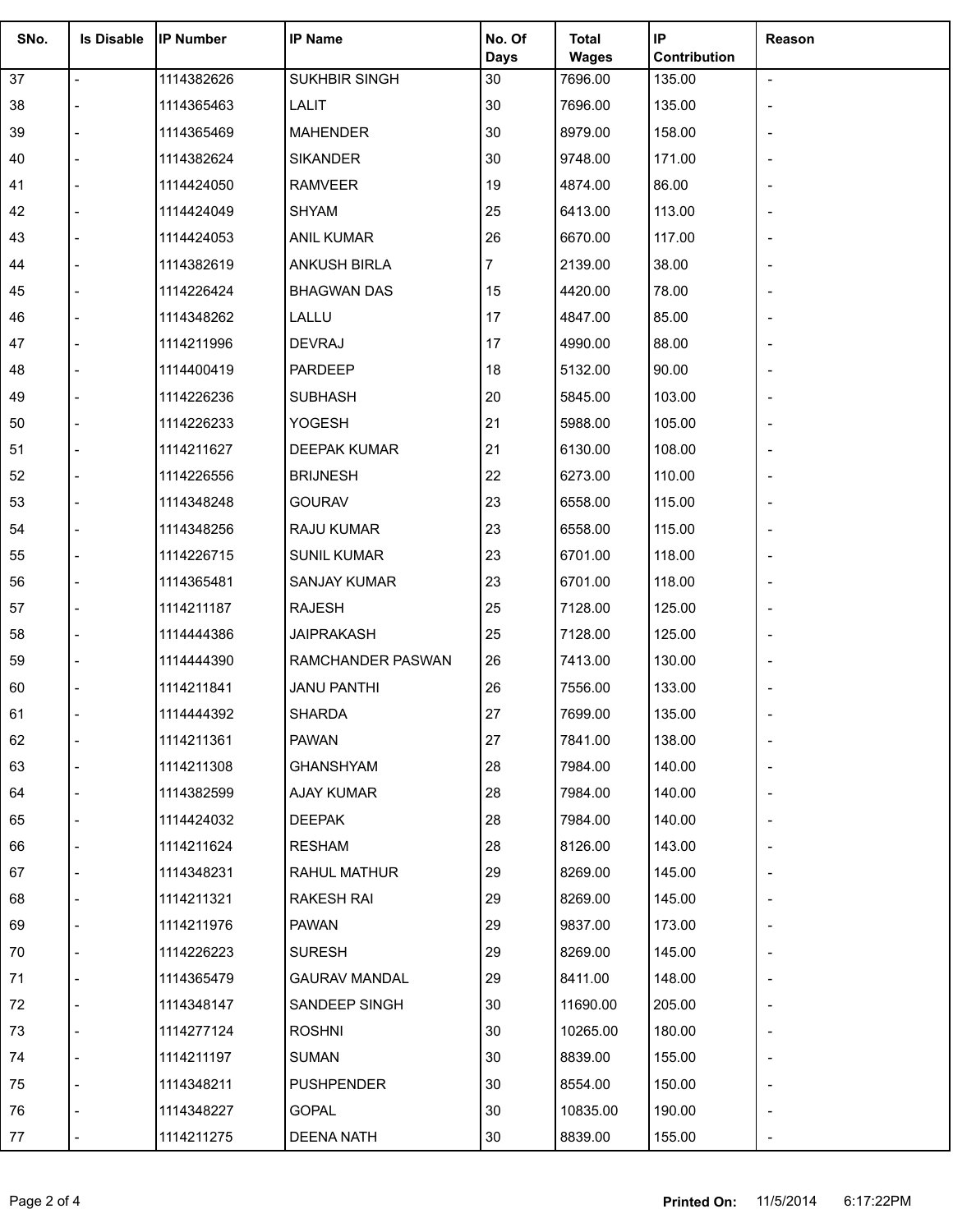| SNo. | <b>Is Disable</b> | <b>IP Number</b> | <b>IP Name</b>                    | No. Of      | <b>Total</b> | IP           | Reason         |
|------|-------------------|------------------|-----------------------------------|-------------|--------------|--------------|----------------|
|      |                   |                  |                                   | <b>Days</b> | <b>Wages</b> | Contribution |                |
| 78   | $\overline{a}$    | 1114287403       | <b>BHARAT KUMAR</b>               | 30<br>30    | 11405.00     | 200.00       | $\blacksquare$ |
| 79   |                   | 1114226727       | SANJU                             |             | 9980.00      | 175.00       |                |
| 80   |                   | 1114211229       | <b>MANTU</b>                      | 30          | 10693.00     | 188.00       |                |
| 81   |                   | 1114226683       | <b>GOVIND SINGH</b>               | 30          | 9980.00      | 175.00       |                |
| 82   |                   | 1114211614       | <b>RACHANA</b>                    | 30          | 10265.00     | 180.00       |                |
| 83   |                   | 1114212014       | <b>VISHAL SAINI</b>               | 30          | 8839.00      | 155.00       |                |
| 84   |                   | 1114211356       | <b>JAIPAL</b>                     | 30          | 10550.00     | 185.00       |                |
| 85   |                   | 1114211279       | SANJEEV KUMAR                     | 30          | 11405.00     | 200.00       |                |
| 86   |                   | 1114212015       | <b>RAM KUMAR</b>                  | 30          | 11690.00     | 205.00       |                |
| 87   |                   | 1114211956       | <b>NEELAM</b>                     | 30          | 9837.00      | 173.00       |                |
| 88   |                   | 1114211758       | <b>MAMTA</b>                      | $30\,$      | 9124.00      | 160.00       |                |
| 89   |                   | 1114212004       | <b>PUSPA</b>                      | 30          | 9552.00      | 168.00       |                |
| 90   |                   | 1114226251       | LEKH RAJ                          | 30          | 8839.00      | 155.00       |                |
| 91   |                   | 1114348244       | <b>VICKY KUMAR PANIKA</b>         | 30          | 8554.00      | 150.00       |                |
| 92   |                   | 1114211151       | <b>KARUNA</b>                     | 30          | 8554.00      | 150.00       |                |
| 93   |                   | 1114287394       | RAVINDER RAUT                     | 30          | 10265.00     | 180.00       |                |
| 94   |                   | 1114348252       | <b>JAI BHAGWAN</b>                | 30          | 8554.00      | 150.00       |                |
| 95   |                   | 1114348253       | <b>KARAMBIR</b>                   | 30          | 8839.00      | 155.00       |                |
| 96   |                   | 1114348264       | <b>NITIN KUMAR</b>                | 30          | 8982.00      | 158.00       |                |
| 97   |                   | 1114348268       | SALEHA BEGAM                      | 30          | 8697.00      | 153.00       |                |
| 98   |                   | 1114382601       | <b>KAVITA</b>                     | 30          | 8982.00      | 158.00       |                |
| 99   |                   | 1114382603       | <b>SUNIL KUMAR</b>                | 30          | 10550.00     | 185.00       |                |
| 100  |                   | 1114382605       | <b>MILAN</b>                      | 30          | 10122.00     | 178.00       |                |
| 101  |                   | 1114382611       | <b>NARENDRA SINGH</b>             | 30          | 9552.00      | 168.00       |                |
| 102  |                   | 1114382615       | <b>ANIL</b>                       | 30          | 8554.00      | 150.00       |                |
| 103  |                   | 1114382618       | <b>SUNIL</b>                      | 30          | 10265.00     | 180.00       |                |
| 104  |                   | 1114400421       | RAKESH THAKUR                     | 30          | 8554.00      | 150.00       |                |
| 105  |                   | 1114400425       | <b>ROHIT</b>                      | 30          | 9409.00      | 165.00       |                |
| 106  |                   | 1114424025       | <b>ARUN KUMAR</b>                 | 30          | 10407.00     | 183.00       |                |
| 107  |                   | 1114424030       | RAJESH                            | 30          | 11833.00     | 208.00       |                |
| 108  |                   | 1114424033       | DHARMENDER KUMAR<br><b>SHUKLA</b> | 30          | 8554.00      | 150.00       |                |
| 109  |                   | 1114424036       | SAIYAD GULAM ANWAR                | 30          | 8554.00      | 150.00       |                |
| 110  |                   | 1114424037       | YOGESH KUMAR                      | 30          | 8554.00      | 150.00       |                |
| 111  |                   | 2013005319       | SANTOSH                           | 30          | 16944.00     | 297.00       |                |
| 112  |                   | 2013713287       | SARVINDER                         | 30          | 12261.00     | 215.00       |                |
| 113  |                   | 1114444383       | <b>JITENDRA KUMAR</b>             | 30          | 8982.00      | 158.00       |                |
| 114  |                   | 1114444385       | NAYAB SINGH                       | 30          | 10550.00     | 185.00       |                |
| 115  |                   | 1114444388       | RAJMANGAL                         | 30          | 9124.00      | 160.00       |                |
| 116  |                   | 1114444389       | VINOD KUMAR                       | 30          | 11263.00     | 198.00       |                |
| 117  |                   | 1114444393       | <b>MD SAJJAD</b>                  | 30          | 8554.00      | 150.00       |                |
| 118  |                   | 1114444405       | <b>SUNIL</b>                      | 30          | 9124.00      | 160.00       |                |